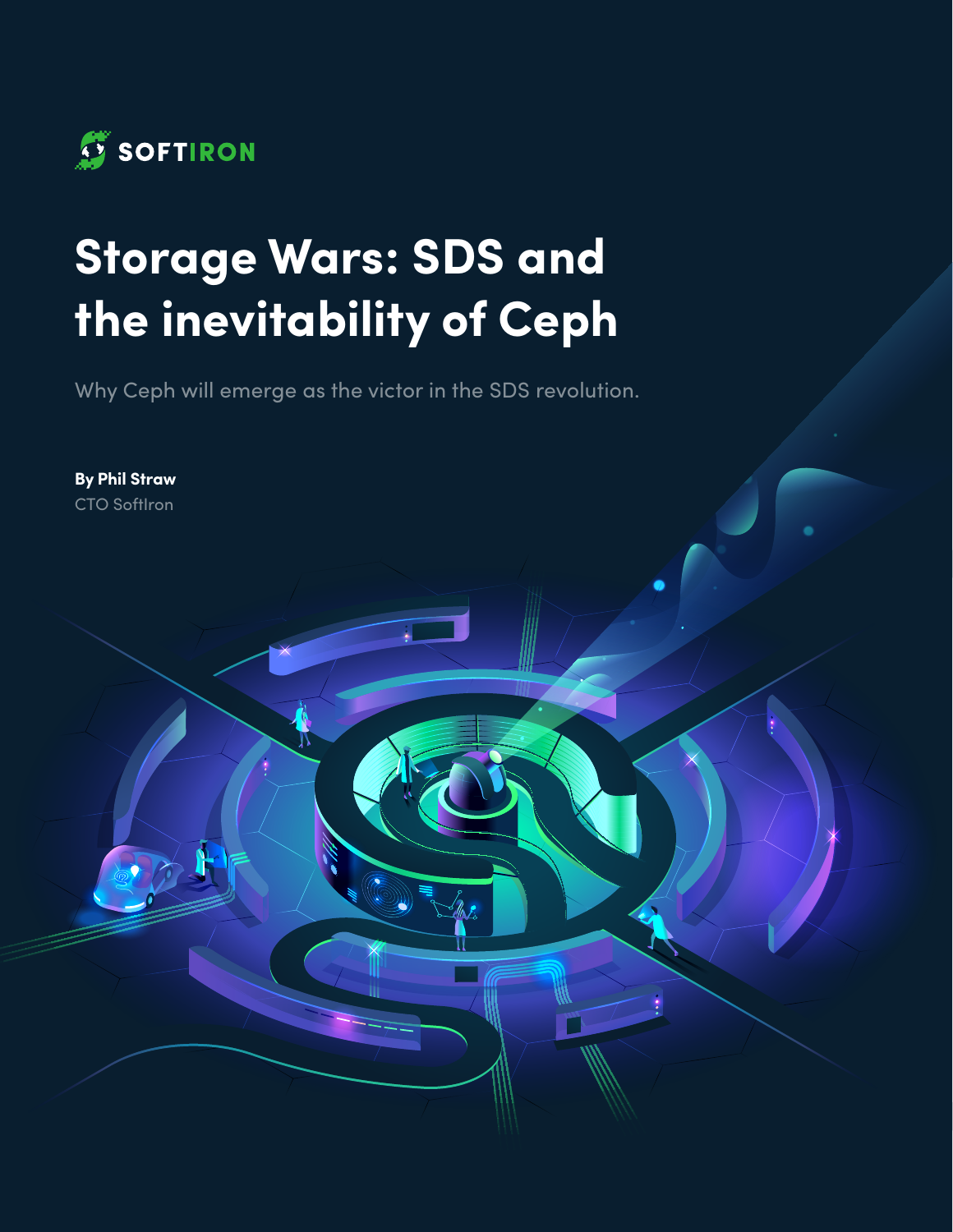## **Software-defined storage (SDS) is the way of the future for enterprise − and Ceph will dominate SDS.**

Last year, Gartner research revealed that SDS solutions *"can reduce TCO by 50% or more without sacrificing performance, data services software robustness, or availability service-level objectives"* compared with branded integrated legacy external controllerbased (ECB) storage offerings.1 *Fifty percent!* Further, *"when deployed as the storage element of a hyper-converged integrated system reference architecture, cost savings can approach 70% compared with a traditional three-tier storage-area-network-based legacy ECB storage infrastructure."* In regard to a strategic planning, the analysis shows that *"by 2019, 50% of existing storage array products will also be available as software-only versions…[and] by 2020, 70% of storage provisioning and management functions will be integrated into the infrastructure platform,"* up from 10% just last year.2 Software really is eating the world, and while storage comes with unique considerations, it is not exempt.

SDS as a concept — policy-based data storage provisioning and management independent of underlying hardware — is driven not only by enterprises' eternal need to reduce costs, but also by the desire to enable the wide range of emerging capabilities like distributed, scale-out storage for easy growth and automatic redundancy and replication for data protection, as well as the natural repulsion toward vendor lock-in.

#### **SDS is the "New Normal"**

The capital cost requirements for purchasing a high-end enterprise storage system from Pure, Nimble, HPE, Dell/EMC, etc. is enormous — usually exceeding \$100k just to get started in equipment costs and long-term support agreements. Meanwhile, with SDS, you can run a multi-featured, highly configurable, and less-expensive storage platform on equally less-expensive hardware. Softwaredefined storage has started to get to a point where, instead of RAID hardware or silicon assets or high speed feeds, the idea is you aggregate horizontally — many, many components — and the more components, the more improvement. It is faster. It is more resilient. As you grow horizontally, you provide abstractions away from the hardware and the aggregation, and you achieve all the features and the performance that you could get from any traditional

solution. It's not that the traditional sources aren't making good storage solutions, it's just that those solutions are outrageously exorbitant and monolithic compared to the accessible and flexible *"new normal"* presented by SDS.

This sea change was triggered by the rising tide of the agile, adaptable, continuous-improvement-charged ethos of the open source movement and, as cloud and storage consultant Jim O'Reilly noted in Network Computing last fall, *"We are about to see a substantial portion of the IT industry migrating to the open source approach. While this isn't good news for the traditional vendors, I expect we'll see something like the Linux revolution taking place in storage, with the result a much healthier industry driven by a high rate of innovation."* <sup>3</sup>

#### **Ceph will be the next Linux**

SDS is the future, and that reference to the Linux revolution explains why Ceph is going to sweep this storage contest.

Back in 1991, when University of Helsinki computer science student Linus Torvalds posted about his OS kernel *"hobby,"* no one predicted that it would become what is arguably the world's most ubiquitous bit of software. And this ascendance came to pass in the face of persistent opposition by seemingly invincible and resource-rich corporate behemoths.4

Without delving into every contributing factor to the Linux success story, it's safe to say it *"won"* because it is open, flexible, and widely embraced by the global developer community. And herein lies the argument for why Ceph will fulfill a Linux-like destiny in open-source software-defined storage, because it delivers a similarly feature rich and extremely flexible platform that is already widely embraced.

**Linux "won" because it's open, flexible, and widely embraced by the global developer community. Ceph fulfills a Linux-like destiny in open-source softwaredefined storage because it delivers a similarly feature rich and extremely flexible platform that is already widely embraced.**

Like Linux, Ceph's origin traces back to a university student, Sage Weil at U.C. Santa Cruz working on his doctoral thesis. It began a decade ago as a pure mathematics technique that allows distribution, error recovery, and encoding such that you get more storage bang for your buck, with resilience thrown in to boot. Basically, the idea was that you could store more data (via pseudo-compression) and also get duplication, independent of underlying hardware. As Linux Journal summarizes, *"In the world of Ceph, data is treated and stored like objects. This is unlike traditional (and legacy) data storage solutions,* 

<sup>1 &</sup>quot;High-Tech Tuesday Webinar: Making the Case for Software-Defined Storage in 2016", Gartner, June 7, 2016.

<sup>2 &</sup>quot;Gartner Report on Software-Defined Storage", Storage Newsletter, September 9, 2016.

<sup>3 &</sup>quot;Best Open Source Storage Tools for the Enterprise", Network Computing, August 29, 2016.